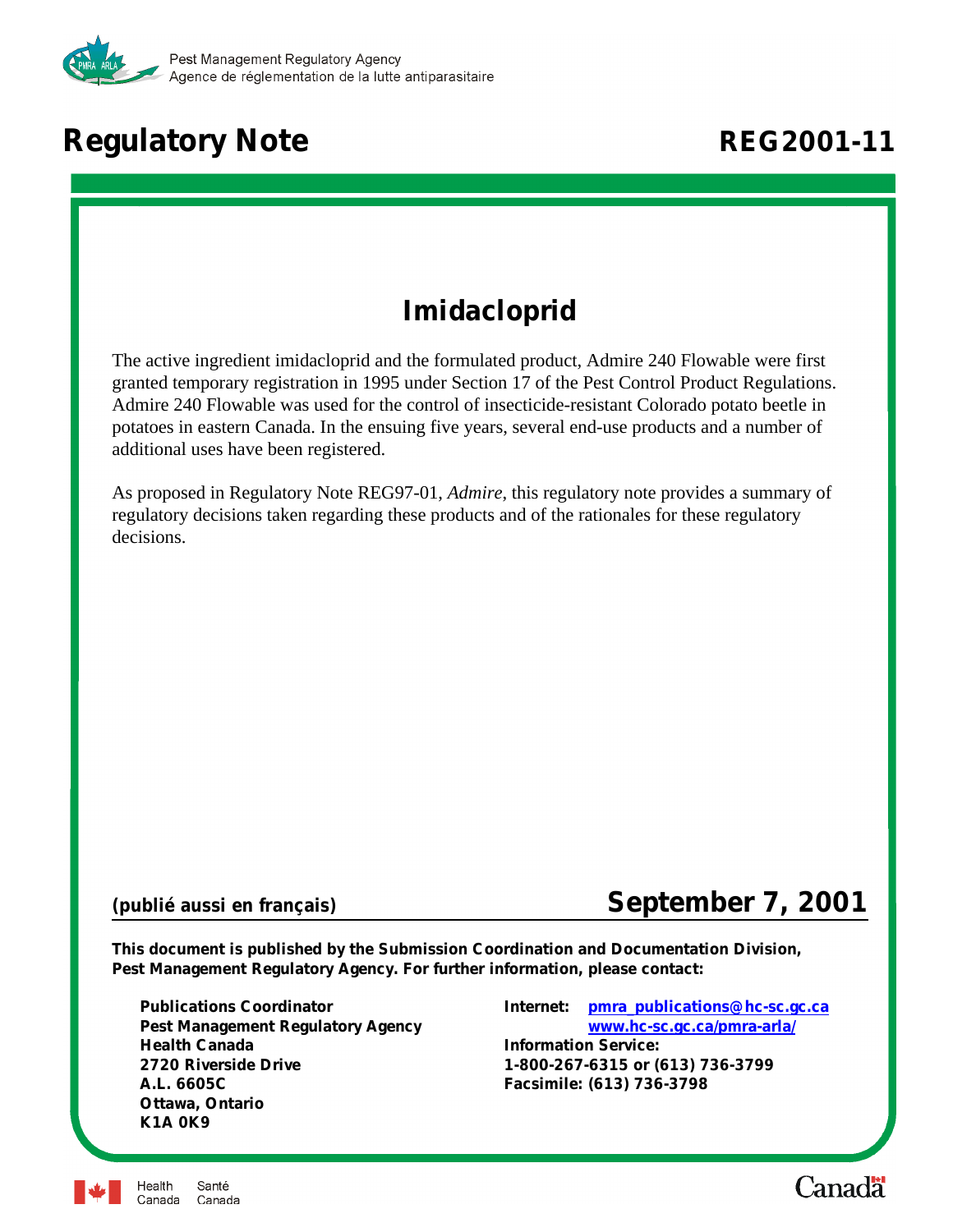ISBN: 0-662-31041-1 Catalogue number: H113-7/2001-11E-IN

#### **© Her Majesty the Queen in Right of Canada, represented by the Minister of Public Works and Government Services Canada 2001**

All rights reserved. No part of this information (publication or product) may be reproduced or transmitted in any form or by any means, electronic, mechanical photocopying, recording or otherwise, or stored in a retrieval system, without prior written permission of the Minister of Public Works and Government Services Canada, Ottawa, Ontario K1A 0S5.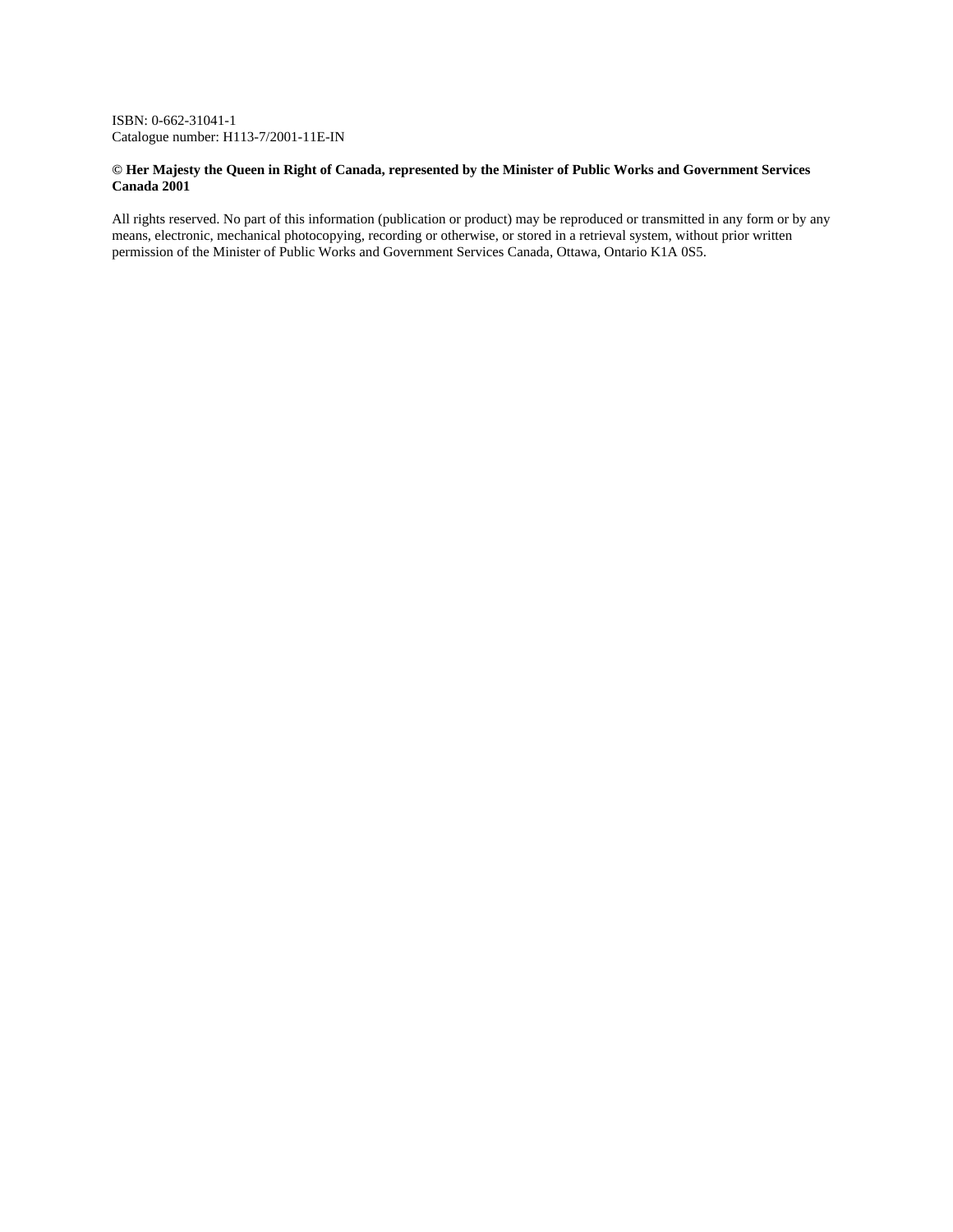#### **Foreword**

Health Canada's Pest Management Regulatory Agency (PMRA) first granted temporary registration for Admire 240 Flowable, containing imidacloprid, an insecticide developed by Bayer, which is effective against a broad spectrum of insects. The product was sold and used for the first time in Canada during the 1995 growing season for control of insecticide-resistant Colorado potato beetle in eastern Canada. In the ensuing five years, several end-use products, i.e., Admire, Gaucho, Merit and Advantage and a number of additional use sites, i.e., potato, apple, lettuce, tomato, mustard, canola, greenhouse cucumber, ornamental plants, turf and cats/dogs have been registered. As projected in REG97-01, *Admire*, this regulatory note provides a summary of regulatory decisions taken regarding these products and of the rationales for these regulatory decisions

Bayer was required to carry out additional chemistry, toxicological, residue and efficacy studies as a condition of these temporary registrations. Studies regarding environmental fate (groundwater monitoring in the U.S.) must still be completed. In addition, because of concerns regarding potential impacts on commercial pollinators, additional research is being conducted this growing season in Prince Edward Island and New Brunswick on the levels of imidacloprid residues in pollen and nectar from red clover, asters and goldenrod and whether imidacloprid residues are being carried back to the hive.

Regulatory limitations have been imposed with respect to imidacloprid primarily because of its potential to leach into surface and groundwater and to persist in soil. Review of additional data and information indicates that regulatory limitations continue to be necessary. A prudent approach is also necessary until the Agency has examined reports in the published literature and the results from studies being conducted this summer in Prince Edward Island concerning impacts on commercial pollinators. Imidacloprid use expansions will continue to be considered only for uses in low environmental risk situations or critical uses in the context of sustainable pest management programs where mitigative measures can be incorporated into product labelling to minimize known risks.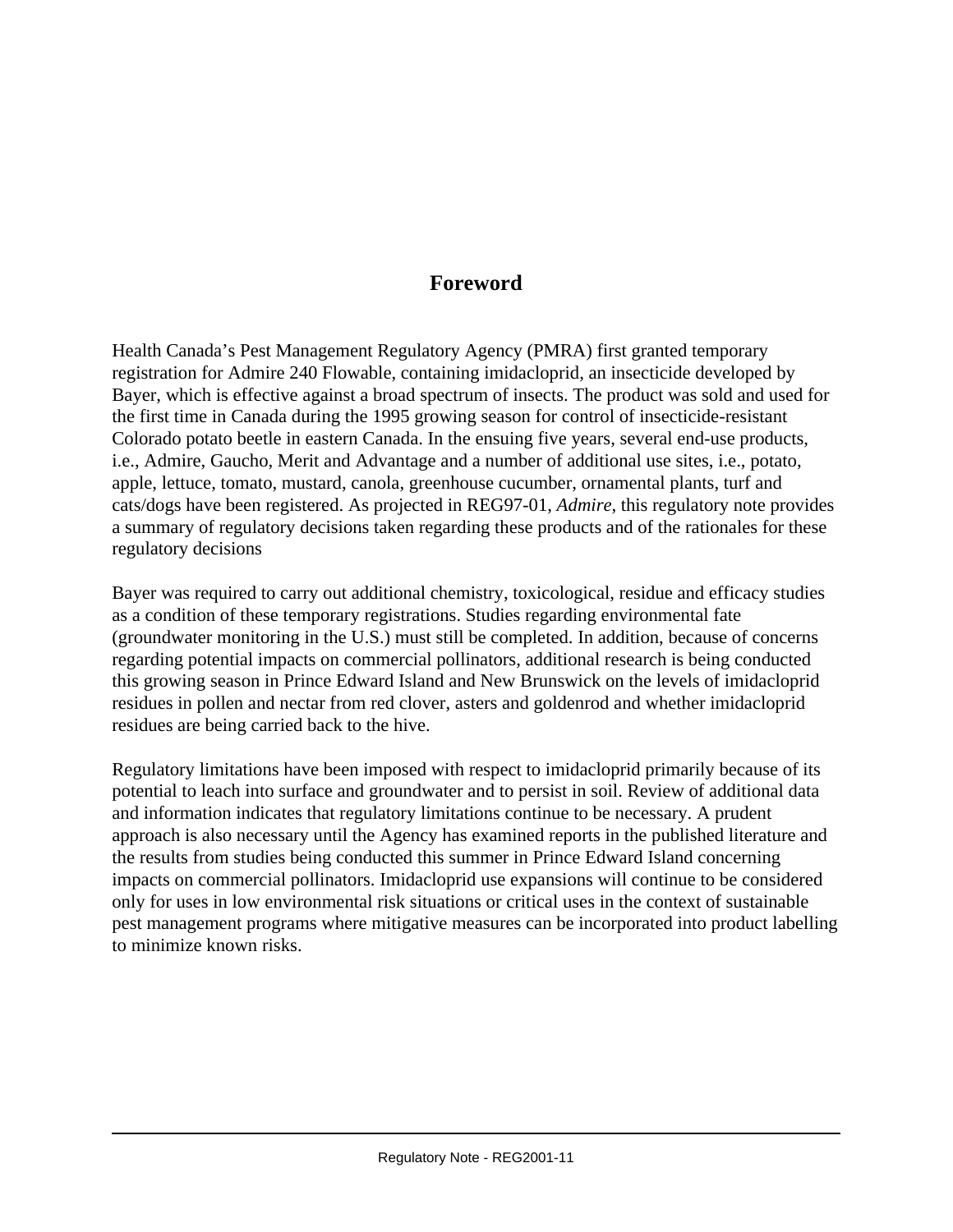## **Table of Contents**

| A comparison of persistence, solubility and mobility characteristics<br>Table 1<br>of imidacloprid with selected pesticides, using the EXPRES model. 5 |  |  |  |  |  |  |
|--------------------------------------------------------------------------------------------------------------------------------------------------------|--|--|--|--|--|--|
| Colorado Potato Beetle in Potato, Tomato; Spotted Tentiform Leafminer                                                                                  |  |  |  |  |  |  |
|                                                                                                                                                        |  |  |  |  |  |  |
| Aphid and Whitefly in Greenhouse-Grown Plants (vegetable and ornamental);                                                                              |  |  |  |  |  |  |
|                                                                                                                                                        |  |  |  |  |  |  |
|                                                                                                                                                        |  |  |  |  |  |  |
| Appendix I                                                                                                                                             |  |  |  |  |  |  |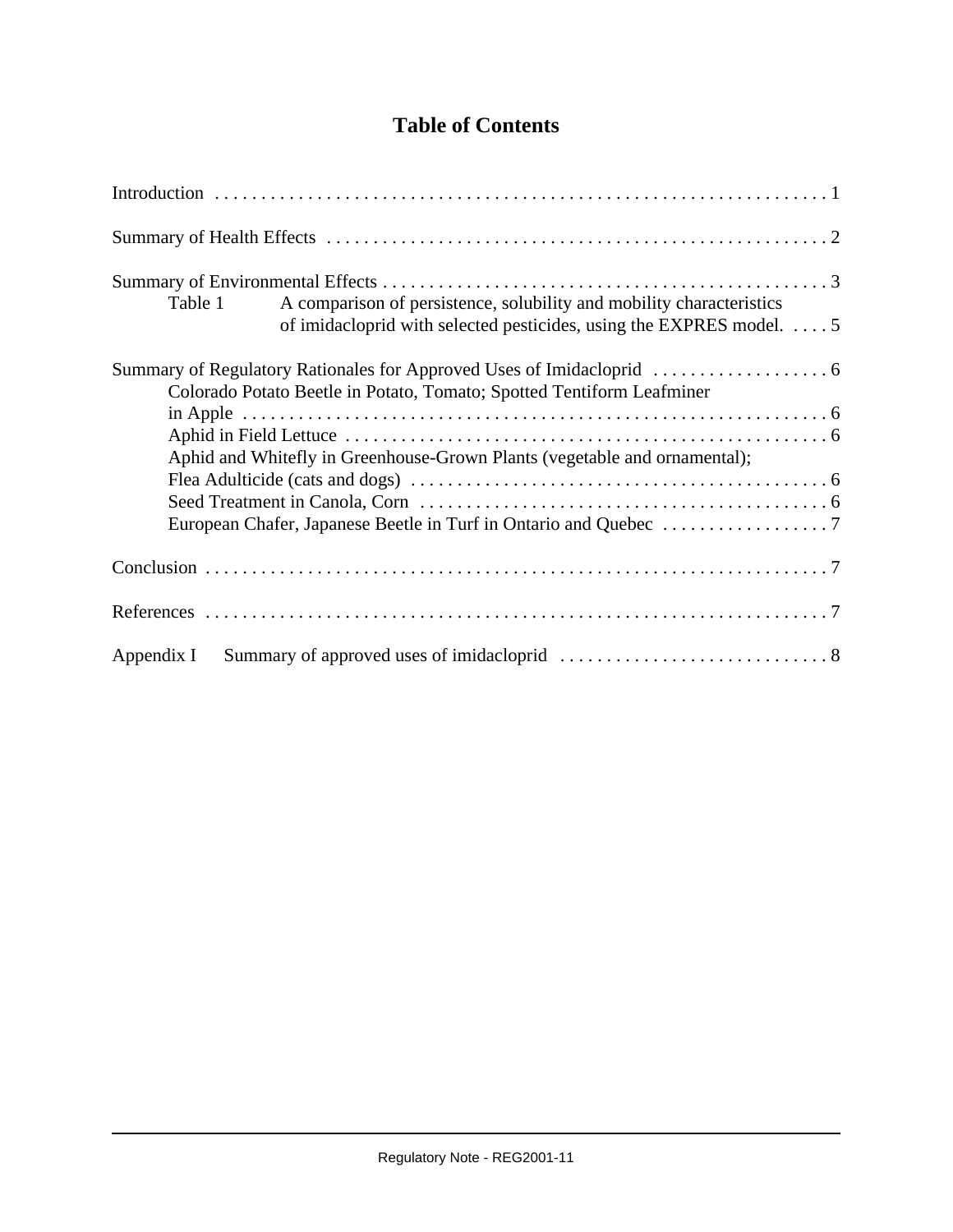#### **Introduction**

In January, 1995, the Pest Management Regulatory Agency (PMRA) received several submissions requesting the registration of a new insecticidal active ingredient, imidacloprid, and the end use product, Admire 240 F, for use on potatoes, tomatoes and apples.

Through consultation with provincial extension personnel, user groups, and the registrant, Bayer Inc., the PMRA made a decision to initially focus a priority review on the use of imidacloprid for control of Colorado potato beetle (CPB) in potatoes. This approach was taken because of concerns over the critical pest management problems associated with CPB resistance to most insecticides that were then registered for its control.

In April, 1995, the PMRA granted temporary registration under section 17 of the Pest Control Products Regulations of Admire 240 F, for the control CPB in potatoes. Registration was conditional on the provision of further data to address concerns regarding persistence and mobility of the active ingredient in soil.

REG97-01, *Admire* discussed the initial registration decision, the limitations established related to expansion of the imidacloprid use pattern, and the data requirements needed to support continued registration and additional proposed uses. Since 1997, expansions of the imidacloprid use pattern have been considered where the criteria outlined in the regulatory note were met. Several end-use products formulated with imidacloprid and a number of uses are now registered. The registered imidacloprid use pattern is summarised in the attached Appendix I.

REG97-01, *Admire* indicated that use expansions to the imidacloprid use pattern could be considered where the following criteria are met: uses in low environmental risk situations (e.g., greenhouses, Saskatoon berries, seed dressings) and critical need uses which are linked to sustainable pest management programs and supported by provincial extension agencies. These criteria combined with temporary or time-limited registrations provide an opportunity for reconsideration and adjustment that may be necessary as more data become available.

This regulatory note provides a summary of decisions taken and of the rationales for the regulatory decisions regarding these products. The ongoing assessment of data, including studies generated in Canada, has confirmed the inherent properties of imidacloprid as identified in the original assessment and supports the continued judicious approach taken by the PMRA to use expansions to the imidacloprid use pattern.

Methods for analysing imidacloprid residues in environmental media are available to research and monitoring agencies upon request to the PMRA.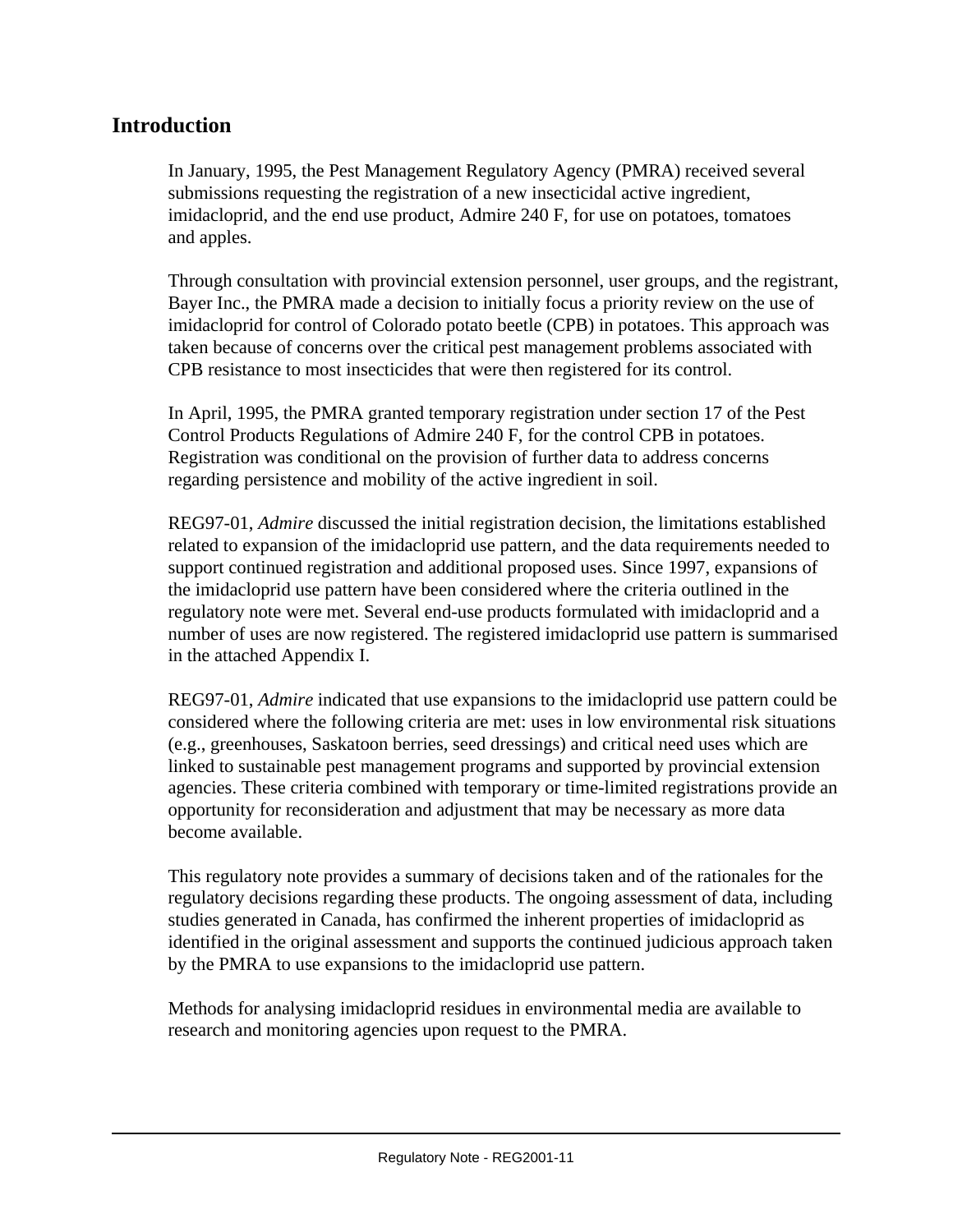### **Summary of Health Effects**

In acute toxicity studies, technical imidacloprid was moderately toxic via the oral route and of low toxicity via the inhalation and dermal routes of exposure. It was non-irritating to the skin and eyes and it was not a skin sensitizer.

Short-term toxicity studies via the oral, dermal and inhalation routes did not reveal any adverse toxicological effects. Increased levels of mixed function oxidase were observed at high doses but in the absence of any other treatment-related findings, this was not considered to be an adverse effect. Summary evaluation of acute and subchronic neurotoxicity studies conducted with imidacloprid revealed no evidence of neuropathology.

Chronic toxicity studies did not result in any specific overt signs of intoxication, and there was no evidence of oncogenicity. In a battery of genotoxicity studies, the weight of the evidence suggests that imidacloprid is not genotoxic.

In reproductive and developmental toxicity studies, there was no evidence of adverse reproductive or teratogenic effects. Fetotoxicity was observed in rats and rabbits. In rabbits, the observed changes occurred at maternally toxic doses, and hence were considered to be secondary to maternal systemic toxicity. In rats, a slight increase in the incidence of a common observation (wavy ribs) was not deemed toxicologically significant.

In toxicokinetic studies, imidacloprid was rapidly excreted, with approximately 90% of the administered dose excreted within 24 hours. Urinary excretion accounted for 70-80% of the dose while faecal excretion accounted for 17-25% of the dose. There was no significant accumulation in the tissues at 48 hours and only trace amounts were detected in expired air.

Occupational and bystander exposure assessments have been conducted to estimate potential exposure to imidacloprid. For the turf use, for example, passive dosimetry monitoring of adults during a choreographed routine on treated turf, as well as determination of residues available for transfer, were reviewed. The results of these studies provided estimates of dermal, inhalation and non-dietary ingestion exposure for children contacting treated turf during play.

The PMRA has conducted dietary and occupational/bystander risk assessments for registered uses of imidacloprid and risk levels are acceptable.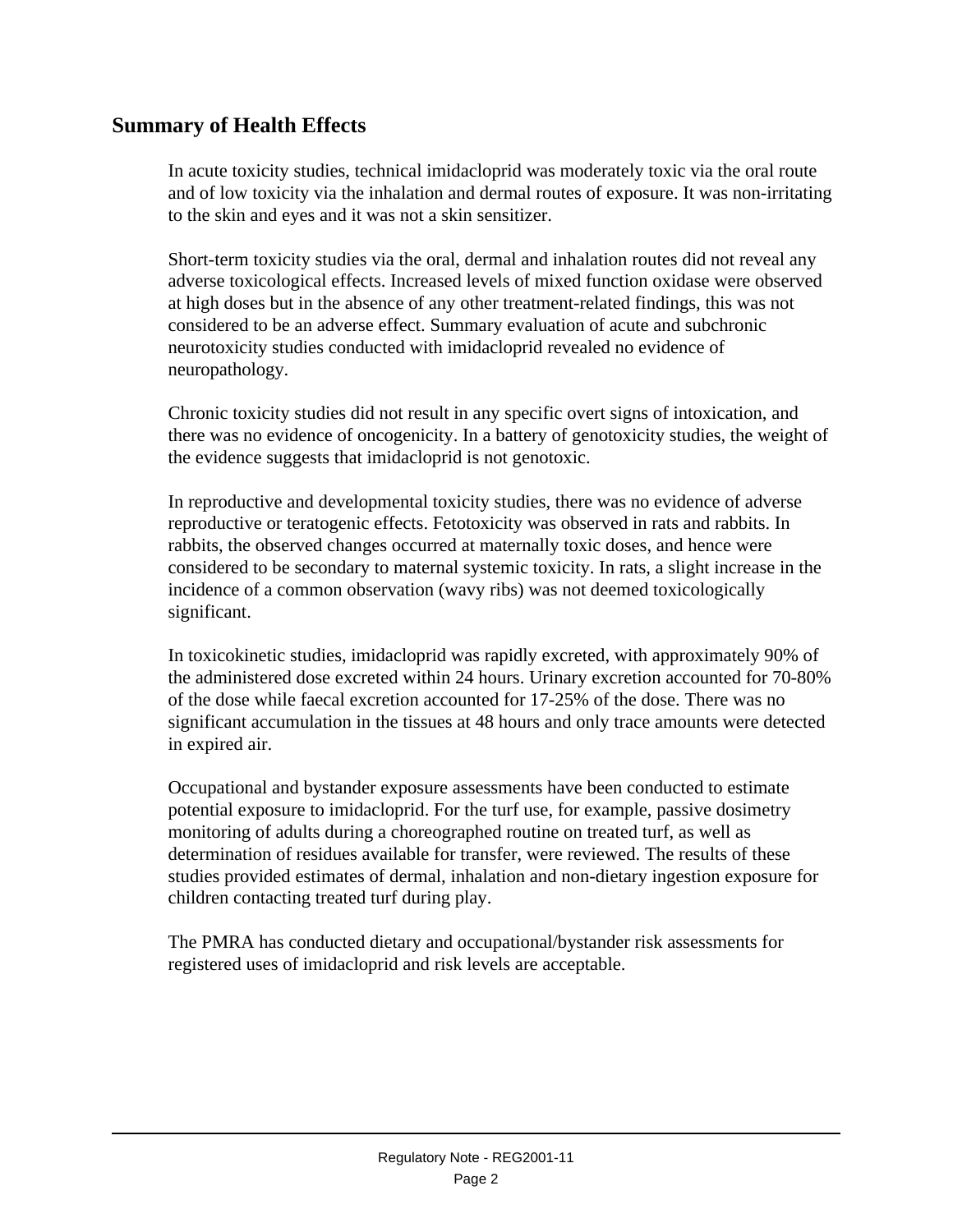In October, 1999, the U.S. EPA published a Data Call-In for pesticides thought to have neurologic effects. Imidacloprid is among a class of insecticides, the neonicotinoids, whose mode of action is via a neurologic mechanism in insects. In their assessment, the U.S. EPA concluded that although there was no evidence of sensitivity in fetuses as compared to maternal animals following *in utero* exposure in rats and rabbits, the additional *Food Quality Protect Act* safety factor would be retained but reduced to 3× with a requirement for the registrant to conduct a developmental neurotoxicity study. The PMRA will harmonize with this requirement by requesting the data at the same time.

#### **Summary of Environmental Effects**

As indicated in REG97-01, *Admire*, the Agency requested more data regarding the environmental impact of imidacloprid including studies on its toxicity to birds and aquatic organisms, terrestrial field dissipation, runoff modelling and groundwater monitoring studies. Additional data have been received and reviewed. These data confirm initial findings regarding the persistence, potential mobility and toxicity to non-target organisms of imidacloprid. With respect to the groundwater monitoring studies, interim reports have been provided and final reports are anticipated. PMRA will continue to review this additional information as well as any other studies that are submitted and will report any new findings.

Imidacloprid is classified as persistent under agricultural field crop conditions according to the classification scheme of Goring *et al.* (1975), with a  $DT_{50}$  in soil in the order of 1-2 years. The term  $DT_{50}$  refers to the time it takes for 50% of the applied pesticide to dissipate in the soil.

By way of comparison, atrazine, with a  $DT<sub>50</sub>$  of 120 days, is classified as moderately persistent; diazinon, with a  $DT_{50}$  of 40 days, is classified as slightly persistent; and acephate, with a  $DT_{50}$  of 3 days, is classified as non-persistent using the same classification scheme (see Table 1).

With a  $DT_{50}$  of 21-33 days in turf-covered soils such as golf course/orchard settings, persistence of imidacloprid in soil is reduced in comparison to agricultural field crop conditions. The time for 90% of the applied imidacloprid to dissipate in turf-covered soil (i.e.,  $DT_{90}$ ), however, was in the order of 1.2-2 years. This result indicated that, while imidacloprid may be classified as slightly persistent in turf based on the  $DT_{50}$  values, the  $DT_{90}$  values indicate higher persistence and a potential for carryover in turf-covered soil.

Imidacloprid is strongly bound to soils in which it has been allowed to age for 4-8 weeks after application. The persistence of imidacloprid may lead to accumulation of residues from repeat applications. It is assumed that soils do not have an infinite capacity to bind imidacloprid. Therefore if the binding capacity of the soil is reached, aged imidacloprid may leach into groundwater. Bayer recognizes the complexity of the soil sorption issues surrounding imidacloprid and is currently evaluating its own experimental database and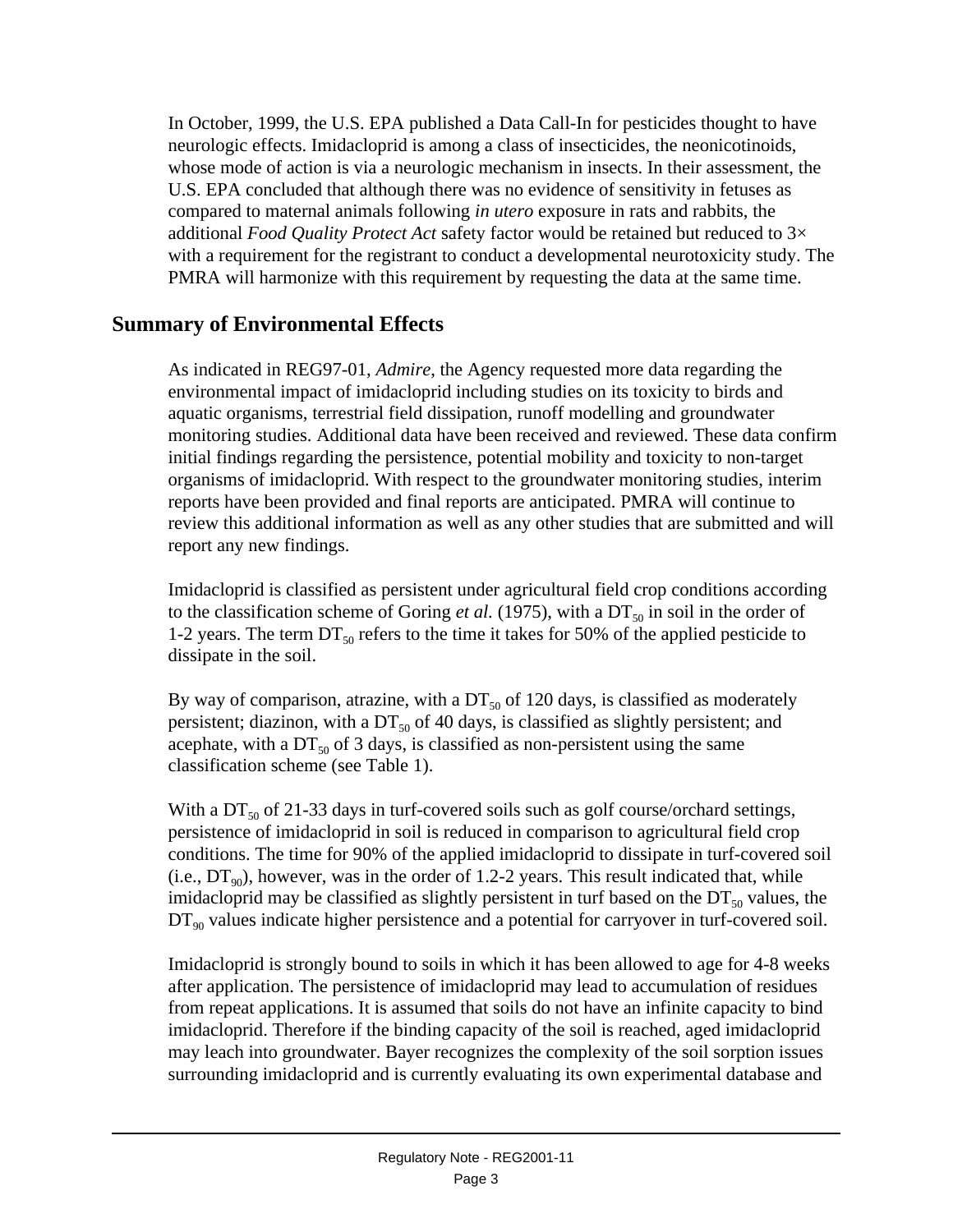published literature related to binding of imidacloprid by soil. Bayer will provide the results of this analysis to the PMRA.

The compound is highly soluble in water. Thus, freshly applied or unbound imidacloprid is subject to initial runoff. The physical/chemical properties of imidacloprid suggest a high leaching potential. Modelling systems, such as the Expert System for Pesticide Regulatory Evaluations and Simulations (EXPRES), that incorporate product characteristics including solubility, persistence, and binding to soil can be used to compare the leaching attributes of imidacloprid with registered pesticides whose characteristics have become recognized through long years of use.

Although the U.S. EPA reached similar conclusions, they have taken a different approach in terms of acceptable use expansions requiring that groundwater monitoring studies be conducted to measure leaching under actual use conditions. Bayer is nearing completion of prospective groundwater studies over 4.5 years in California and Michigan with involvement of the U.S. EPA. The studies were performed in sandy agricultural fields in Salinas Valley, California, and Vestaberg, Michigan, overlying shallow groundwater, and therefore reflect mobility and potential for groundwater contamination in highly vulnerable settings. Bayer is also working with officials in Suffolk County, Long Island to conduct a general groundwater monitoring program in areas of agricultural and horticultural use.

Interim results submitted in 1998 by the registrant indicate that, after three years of use, low concentrations of imidacloprid and its metabolites were detected at sites in New York and Michigan. Bayer will provide final study reports to the PMRA when available. There is no practical remedial action that can be taken once groundwater is contaminated with a pesticide. This is of concern because groundwater can recharge wetlands and surface waters, especially in areas with a shallow groundwater table.

Groundwater monitoring studies conducted in Ontario and Quebec in 1996 and 1997 by the provincial authorities did not indicate leaching of imidacloprid or its metabolites through the soil. Trace concentrations of imidacloprid, however, were detected in groundwater from a single well adjacent to a potato field in Prince Edward Island. However, more recent sampling has not shown any additional detections of the chemical in that well.

Studies on experimental test plots and spot sampling of commercial agricultural treatments in the Atlantic provinces show concentrations of imidacloprid in runoff water. *Ad hoc* monitoring of tile drains in Ontario also have shown low concentrations of imidacloprid in surface runoff water. Surface runoff potential is relevant to aquatic nontarget organisms. The concentrations of imidacloprid detected in surface runoff water in the Atlantic provinces in studies mentioned above have the potential to impact aquatic invertebrate indicator species in streams and ponds.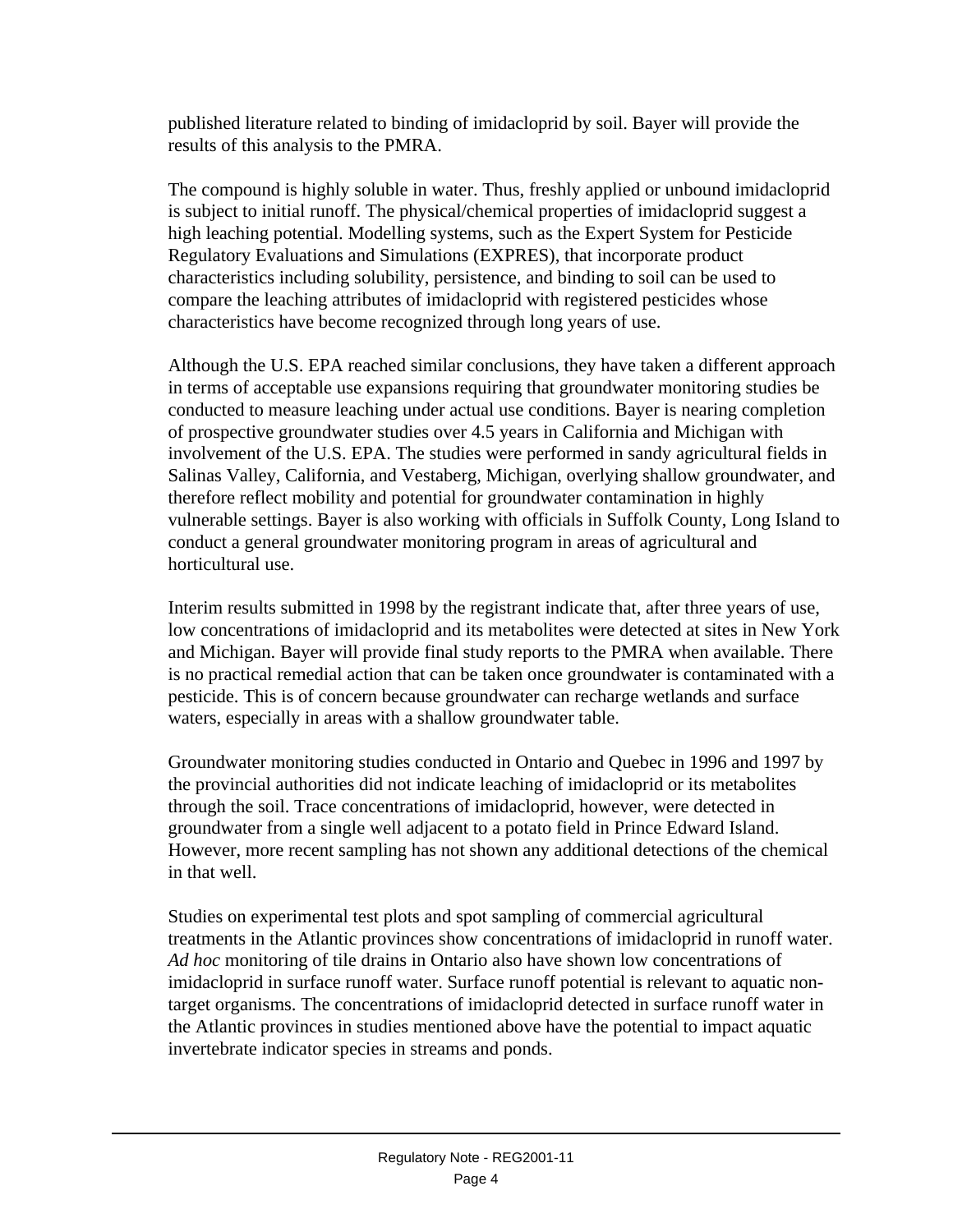Imidacloprid has a broad spectrum of activity against a wide range of arthropods including pests, parasites, predators of pests, and aquatic invertebrates.

Although recognized as a highly persistent material in field crop settings, imidacloprid does not bioaccumulate as do chlorinated hydrocarbons. Imidacloprid is toxic to birds on an acute and reproductive effects basis. Precautionary statements regarding toxicity to birds are required on product labels.

PMRA's initial review concluded that, although pollinators could be at risk because of high toxicity of imidacloprid to bees exposed to direct treatment, or residues on blooming crops or weeds, this risk could be mitigated by a label statement contraindicating application of the product to blooming crops when bees are visiting the treatment area.

Since that time, the question of whether systemic residues of imidacloprid may occur in nectar and pollen of flowering crops at concentrations harmful to bees has been the focus of an extensive research program. PMRA will be reviewing as a priority relevant studies from the published literature and elsewhere to determine whether imidacloprid is the cause of adverse effects and mortalities of commercial pollinators.

| Ranked in order of |                     |                                 |                             |  |  |  |
|--------------------|---------------------|---------------------------------|-----------------------------|--|--|--|
| $DT_{50}$          | Solubility          | Leaching Potential <sup>1</sup> | Leaching Index <sup>§</sup> |  |  |  |
| (days)             | (g/L)               | (score)                         | (score)                     |  |  |  |
| Imidacloprid       | Acephate            | Acephate                        | Acephate                    |  |  |  |
| (426)              | (650)               | $(1.42 \text{ X } 10^6)$        | $(4.25 \times 10^6)$        |  |  |  |
| Dimethoate         | Dimethoate          | Imidacloprid                    | Imidacloprid                |  |  |  |
| (122)              | (25)                | $(9.96 \times 10^3)$            | $(4.24 \text{ X } 10^6)$    |  |  |  |
| Atrazine           | <b>Imidacloprid</b> | Dimethoate                      | Dimethoate                  |  |  |  |
| (120)              | (0.51)              | $(1.14 \text{ X } 10^3)$        | $(1.39 \text{ X } 10^5)$    |  |  |  |
| Diazinon           | Malathion           | Atrazine                        | Atrazine                    |  |  |  |
| (40)               | (0.15)              | $(5.45 \times 10^0)$            | $(6.54 \times 10^2)$        |  |  |  |
| Acephate           | Diazinon            | Malathion                       | Diazinon                    |  |  |  |
| (3)                | (0.040)             | $(1.59 \text{ X } 10^{2})$      | $(8.42 \text{ X } 10^{-2})$ |  |  |  |
| Malathion          | Atrazine            | Diazinon                        | Malathion                   |  |  |  |
| (1)                | (0.033)             | $(2.11 \text{ X } 10^{-3})$     | $(1.59 \text{ X } 10^{2})$  |  |  |  |

#### **Table 1 A comparison of persistence, solubility and mobility characteristics of imidacloprid with selected pesticides, using the EXPRES model.**

Notes:

<sup>1</sup> Potential to migrate through unsaturated zone to the water table.

Based on extent of the potential migration distance of the pesticide, i.e. how far it will migrate before degrading.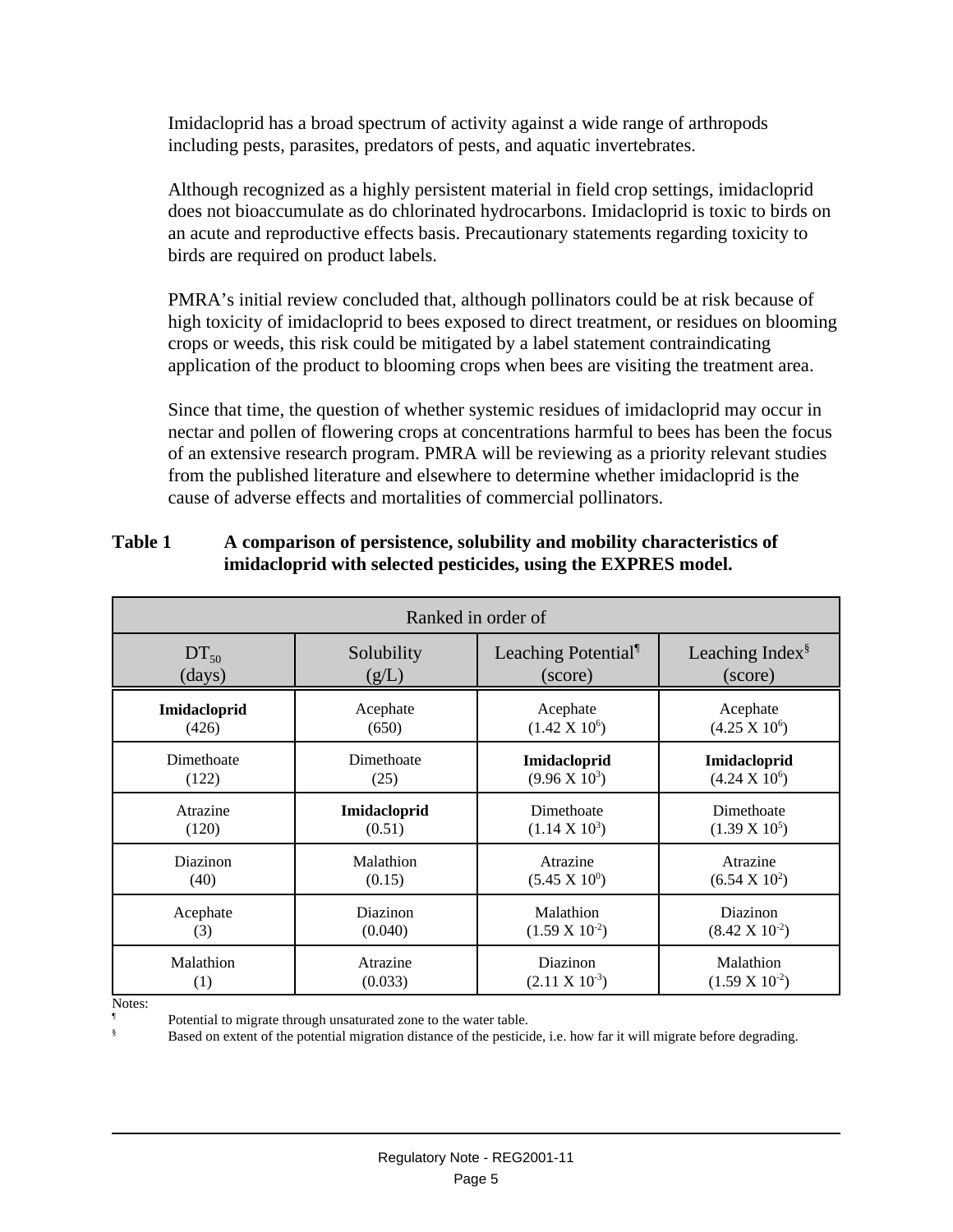### **Summary of Regulatory Rationales for Approved Uses of Imidacloprid**

A number of additional uses for imidacloprid have been approved since the initial registration of this insecticide in 1995. These uses and the rationales for their approval are discussed here and summarised in the attached Appendix I. Other uses also have been proposed but were found not to meet the criteria outlined in REG97-01, *Admire*.

**Colorado Potato Beetle in Potato, Tomato; Spotted Tentiform Leafminer in Apple:** The initial imidacloprid registration was granted for control of the CPB in potato in eastern Canada and secondly for control of spotted tentiform leafminer (STLM) in apple in response to severe widespread insecticide resistance to registered products in these pests. Registration was subsequently extended to include tomato, another host of CPB and to allow these uses across Canada. A maximum of a single in-furrow application (in potatoes) or two foliar applications per season and other precautionary measures were incorporated into use directions of the product label to preclude or delay the development of CPB and STLM resistance to imidacloprid.

**Aphid in Field Lettuce:** Use to control aphid pests, particularly lettuce aphid, was first approved in British Columbia as no effective alternative product was available. Without effective treatment, losses of up to 25% of the crop can be expected. This use was also extended across Canada as other lettuce-growing areas in Canada experienced similar needs.

**Aphid and Whitefly in Greenhouse-Grown Plants (vegetable and ornamental); Flea Adulticide (cats and dogs):** Limited risk of environmental exposure was anticipated with these uses allowing consideration of Merit and Impower for greenhouse use and Advantage for use on domestic pets.

**Seed Treatment in Canola, Corn:** The insecticide lindane which was widely used as a prophylactic flea beetle seed treatment has come under international regulatory scrutiny and is under special review in Canada. Initially, the PMRA granted registration of imidacloprid as a lindane replacement for treatment of canola seed for export only. Registration was then extended for use on canola seed planted in Canada on the condition that additional supervised residue trials be conducted. This condition has now been met. An assessment of the potential risk to birds from seed treatment use of imidacloprid indicated lower risk to birds compared to granular insecticides. The relatively low application rates (grams active ingredient per hectare) associated with seed treatments were also taken into consideration in permitting this use. Registration for control of corn flea beetle on field corn was granted in May 2001.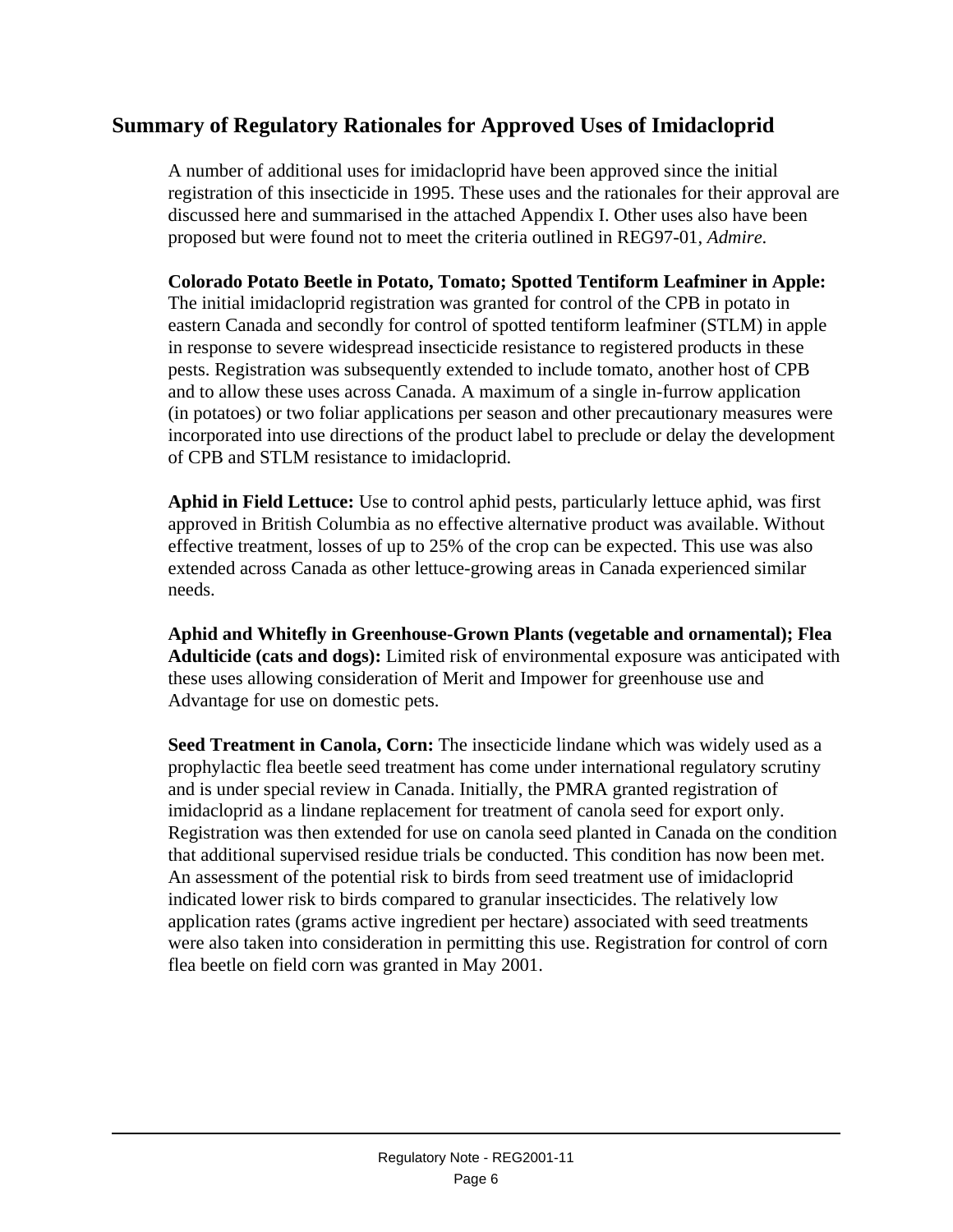**European Chafer, Japanese Beetle in Turf in Ontario and Quebec:** The currently registered alternative products for this use are the organophosphate insecticides, chlorpyrifos and diazinon and the carbamate, carbaryl. These insecticides are not as effective as imidacloprid for a number of reasons including their shorter persistence and the probable resistance in the target pests to these insecticides. Additional concerns such as the relative potential for bystander and applicator exposure and the redundant application of diazinon and chlorpyrifos by users trying to overcome the performance limitations of these products were also considered.

#### **Conclusion**

Imidacloprid has value in controlling pests which have become resistant to other insecticides and as a potential replacement to insecticides that are under reevaluation. Nevertheless its potential to disrupt established integrated pest management (IPM) programs, to engender resistance in some species if used to excess, its broad spectrum of activity and its potential for mobility and persistence in the environment have led the PMRA to adopt the current regulatory approach to this insecticide. Imidacloprid use expansions are considered only in the context of sustainable pest management programs and where mitigative measures can be incorporated into product labelling. The PMRA recognizes the contribution that provincial regulatory and extension personnel and other expert advisors can make to user compliance with these measures.

The PMRA acknowledges the importance of working in partnership with grower organizations and experienced extension specialists as well as pesticide manufacturers, to strengthen IPM programs and manage the use of this insecticide.

Regulatory limitations have been imposed with respect to imidacloprid because of its potential to leach into surface and groundwater and to persist in soil. Review of additional data and information indicates that these regulatory limitations continue to be necessary. The PMRA will continue its judicious regulatory approach to imidacloprid. PMRA will continue to review additional information as well as any other studies that are submitted and will report any new findings.

In conclusion, imidacloprid use expansions will continue to be considered only for uses in low environmental risk situations or critical need uses in the context of sustainable pest management programs and where mitigative measures can be incorporated into product labelling.

#### **References**

Goring, C. A. I., D. A. Laskowski, J. H. Hamaker, and R. W. Meikle. 1975. Principles of pesticide degradation in soil. pp. 135-172 in R. Haque and V. H. Freed, eds. Environmental Dynamics of Pesticides. Plenum Press, New York.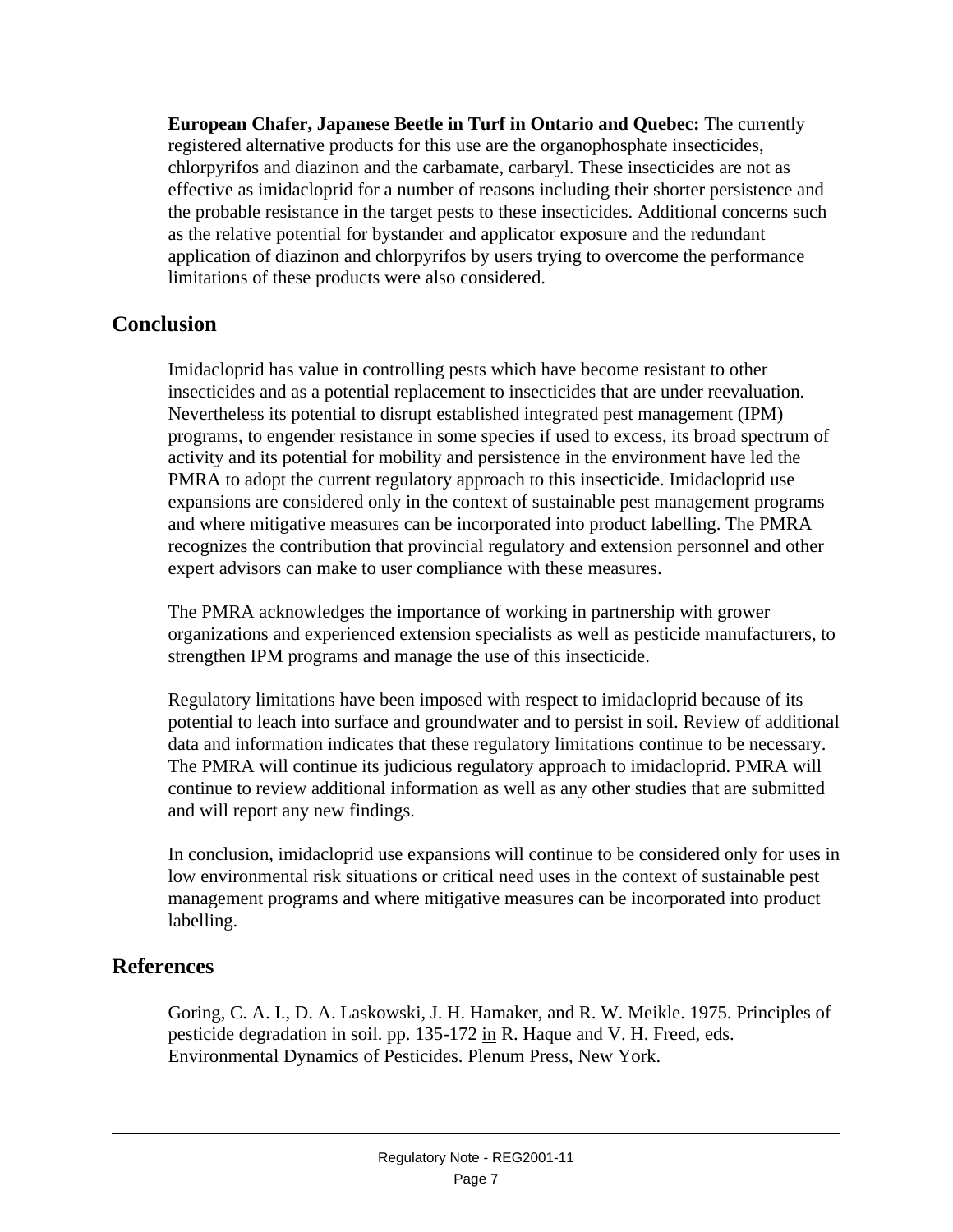| Crop                                                         | <b>Pest</b>                                                                                       | Rate                                                                                                                                                                                                    | <b>Date First</b><br><b>Registered /</b><br><b>Renewal Date</b> | <b>Comments</b>                                                                                                                                                         |  |  |  |
|--------------------------------------------------------------|---------------------------------------------------------------------------------------------------|---------------------------------------------------------------------------------------------------------------------------------------------------------------------------------------------------------|-----------------------------------------------------------------|-------------------------------------------------------------------------------------------------------------------------------------------------------------------------|--|--|--|
|                                                              | Admire 240 F, Reg. No. 24094                                                                      |                                                                                                                                                                                                         |                                                                 |                                                                                                                                                                         |  |  |  |
| potato                                                       | Colorado potato<br>beetle                                                                         | 48 (foliar)-312<br>(in-furrow) g a.i./ha<br>Maximum 312 g a.i.<br>in-furrow or 2 foliar<br>(2 X 48 g a.i.)<br>applications per<br>season.                                                               | April 28, 1995 -<br>Dec 31, 2001                                | First registered for use to<br>control CPB in potatoes in<br>eastern Canada in 1995.<br>Approved for use in<br>potatoes across Canada,<br>April 21, 1999.               |  |  |  |
| apple                                                        | apple; rosy apple<br>aphids<br>white apple<br>leafhopper<br>mullein bug<br>tentiform<br>leafminer | 55 g a.i./ha<br>48 g a.i./ha<br>91 g a.i./ha<br>91 g a.i./ha<br>Maximum 2 foliar<br>applications per<br>season.                                                                                         | July 27, 1997 -<br>Dec 31, 2001                                 | First registered for use<br>Quebec and Ontario,<br>addition of BC in 1998.                                                                                              |  |  |  |
| lettuce                                                      | aphid                                                                                             | 48 g a.i./ha (foliar);<br>156 - 312 (soil<br>drench) g a.i./ha or<br>2.5 g a.i./1000<br>seedlings as transplant<br>plug drench.<br>Maximum 312 g in<br>furrow or 2 foliar<br>applications per<br>season | August 20, 1999 -<br>Dec 31, 2001                               | First approved for use on<br>field lettuce in British<br>Columbia August 20, 1999<br>and extended for use in<br>other lettuce-growing areas<br>in Canada Dec. 17, 1999. |  |  |  |
| tomato                                                       | Colorado potato<br>beetle                                                                         | 48 (foliar)-312<br>(in-furrow) g a.i./ha<br>Maximum 312 g in<br>furrow or 2 foliar<br>applications per<br>season                                                                                        | April 15, 1996 -<br>Dec 31, 2001                                | Approved for use on field<br>tomato in eastern Canada<br>only.                                                                                                          |  |  |  |
| Gaucho 75 ST, Reg. No. 25556<br>Gaucho 480 F, Reg. No. 26124 |                                                                                                   |                                                                                                                                                                                                         |                                                                 |                                                                                                                                                                         |  |  |  |
| mustard,<br>canola                                           | flea beetle                                                                                       | 394-787 g a.i./100 kg<br>seed                                                                                                                                                                           | Oct 26, 1999 -<br>Dec 31, 2001                                  | Treatment of seed for<br>export to the US with<br>Gaucho 75 ST was first<br>registered 1998.<br>Treatment of seed for use in<br>Canada, 1999.                           |  |  |  |

## **Appendix I Summary of approved uses of imidacloprid**